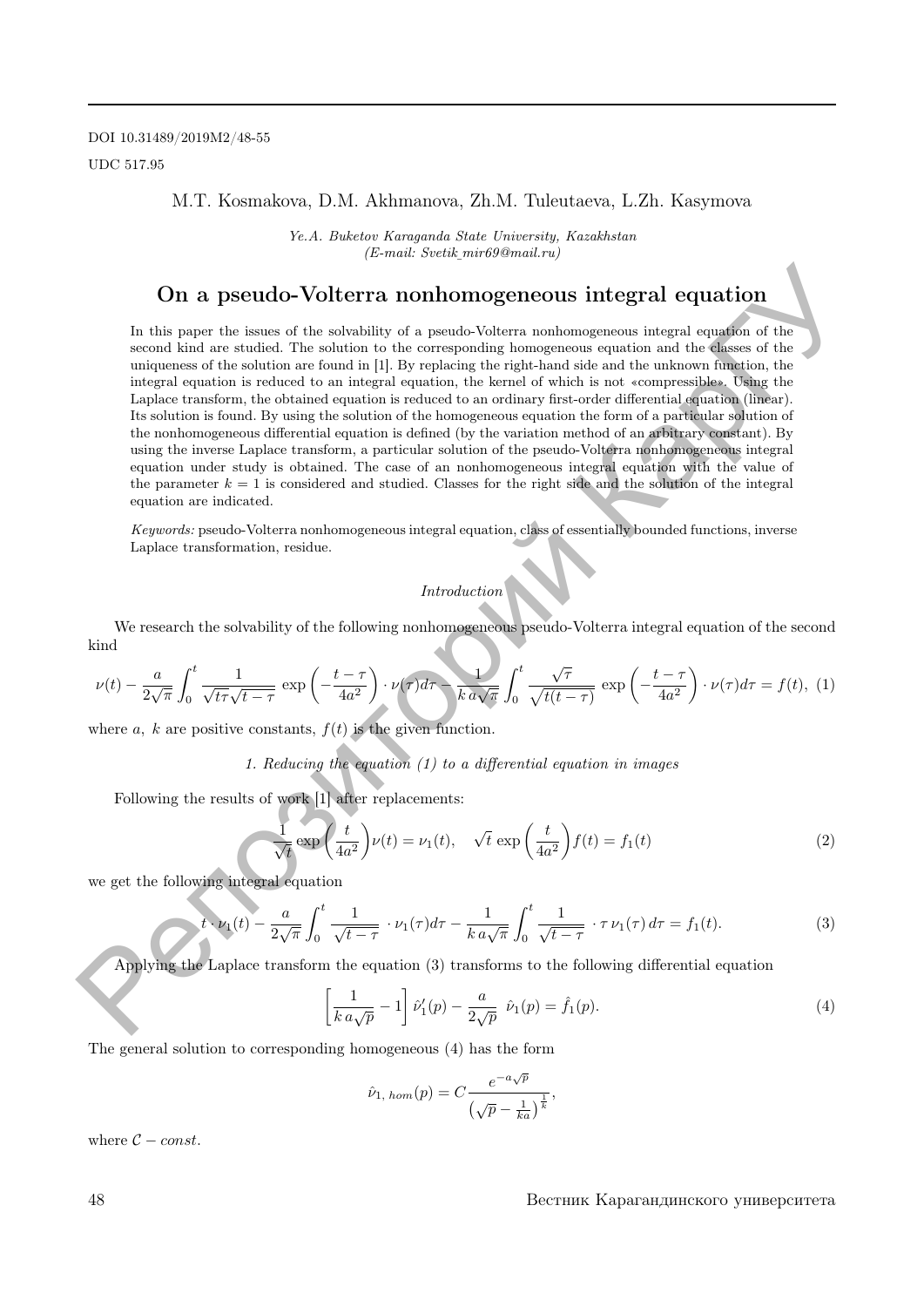Then the solution of the nonhomogeneous equation (4) is sought in the form

$$
\hat{\nu}_1(p) = C(p) \frac{e^{-a\sqrt{p}}}{\left(\sqrt{p} - \frac{1}{ka}\right)^{\frac{1}{k}}}.
$$
\n
$$
(5)
$$

Substituting function (5) into equation (4), we get

$$
C(p) = -\int_{p}^{+\infty} \hat{f}_1(p) \cdot e^{a\sqrt{p}} \sqrt{p} \cdot \left(\sqrt{p} - \frac{1}{ka}\right)^{\frac{1}{k}-1} dp + C.
$$
 (6)

After substituting (6) into (5), we can write out the partial solution of the nonhomogeneous equation (4) as

$$
\hat{\nu}_{1, part}(p) = -\frac{e^{-a\sqrt{p}}}{\left(\sqrt{p} - \frac{1}{ka}\right)^{\frac{1}{k}}} \int_{p}^{+\infty} \left(\int_{0}^{+\infty} e^{-qt} f_{1}(t) dt\right) \cdot e^{a\sqrt{p}} \sqrt{q} \cdot \left(\sqrt{q} - \frac{1}{ka}\right)^{\frac{1}{k}-1} dq.
$$

Changing the order of integration, we obtain

$$
\hat{\nu}_{1, part}(p) = -\frac{e^{-a\sqrt{p}}}{\left(\sqrt{p} - \frac{1}{ka}\right)^{\frac{1}{k}}}\int_0^{+\infty} f_1(t) \underbrace{\int_p^{+\infty} e^{-qt} e^{a\sqrt{q}} \sqrt{q} \cdot \left(\sqrt{q} - \frac{1}{ka}\right)^{\frac{1}{k}-1} dq}_{I(p,t)} dt.
$$

This way, we get

$$
\hat{\nu}_{1, part}(p) = -\frac{e^{-a\sqrt{p}}}{\left(\sqrt{p} - \frac{1}{ka}\right)^{\frac{1}{k}}} \int_0^{+\infty} f_1(t) I(p, t) dt,
$$
\n(7)

where

$$
I(p, t) = \int_{p}^{+\infty} \sqrt{q} \cdot \left(\sqrt{q} - \frac{1}{ka}\right)^{\frac{1}{k}-1} e^{-qt + a\sqrt{q}} dq.
$$
 (8)

We rewrite integral (8) in the form

$$
I(p, t) = \underbrace{\int_{p}^{+\infty} \left(\sqrt{q} - \frac{1}{ka}\right)^{\frac{1}{k}} e^{-qt + a\sqrt{q}} dq}_{J_{\frac{1}{k}}(p, t)} + \frac{1}{ka} \underbrace{\int_{p}^{+\infty} \left(\sqrt{q} - \frac{1}{ka}\right)^{\frac{1}{k} - 1}}_{J_{\frac{1}{k} - 1}(p, t)} e^{-qt + a\sqrt{q}} dq}_{J_{\frac{1}{k} - 1}(p, t)} \Rightarrow
$$
\n
$$
I(p, t) = J_{n}(p, t) + \frac{1}{ka} J_{n-1}(p, t), \tag{9}
$$

where

$$
C(p) = -\int_{p}^{+\infty} \hat{f}_{1}(p) \cdot e^{a\sqrt{p}} \sqrt{p} \cdot \left(\sqrt{p} - \frac{1}{ka}\right)^{k-1} dp + C.
$$
\nAfter substituting (6) into (5), we can write out the partial solution of the nonhomogeneous equation (4) as

\n
$$
\hat{\nu}_{1, part}(p) = -\frac{e^{-a\sqrt{p}}}{(\sqrt{p} - \frac{1}{ka})^{\frac{1}{k}}} \int_{p}^{+\infty} \left(\int_{0}^{+\infty} e^{-qt} f_{1}(t) dt\right) \cdot e^{a\sqrt{p}} \sqrt{q} \cdot \left(\sqrt{q} - \frac{1}{ka}\right)^{\frac{1}{k}-1} dq.
$$
\nChanging the order of integration, we obtain

\n
$$
\hat{\nu}_{1, part}(p) = -\frac{e^{-a\sqrt{p}}}{(\sqrt{p} - \frac{1}{ka})^{\frac{1}{k}}} \int_{0}^{+\infty} f_{1}(t) \int_{p}^{+\infty} e^{-qt} e^{a\sqrt{q}} \sqrt{q} \cdot \left(\sqrt{q} - \frac{1}{ka}\right)^{\frac{1}{k}-1} dq.
$$
\nThis way, we get

\n
$$
\hat{\nu}_{1, part}(p) = -\frac{e^{-a\sqrt{p}}}{(\sqrt{p} - \frac{1}{ka})^{\frac{1}{k}}} \int_{0}^{+\infty} f_{1}(t) f_{1}(p, t) dt,
$$
\nwhere

\n
$$
I(p, t) = \int_{p}^{+\infty} \sqrt{q} \cdot \left(\sqrt{q} - \frac{1}{ka}\right)^{\frac{1}{k}} e^{a(t+\omega)\sqrt{q}} dq.
$$
\nWe rewrite integral (8) in the form

\n
$$
I(p, t) = \int_{p}^{+\infty} \left(\sqrt{q} - \frac{1}{ka}\right)^{\frac{1}{k}} e^{a(t+\omega)\sqrt{q}} dq.
$$
\nWe rewrite integral (8) in the form

\n
$$
J_{1, (p, t)}
$$
\nwhere

\n
$$
J_{n-1}(p, t) \cdot \int_{p}^{+\infty} \left(\sqrt{q} - \frac{1}{ka}\right)^{n-1} e^{-at^2 + a\sqrt{q}} dq = \left\|\frac{\sqrt{q}}{dq} - x, \quad q = x^{2};
$$
\n
$$
J
$$

where

$$
A_{n-1}(p,t) = \int_{\sqrt{p}}^{+\infty} \left( x - \frac{1}{ka} \right)^{n-1} \exp(-tx^2 + ax) dx =
$$

Серия «Математика». <sup>№</sup> 2(94)/2019 49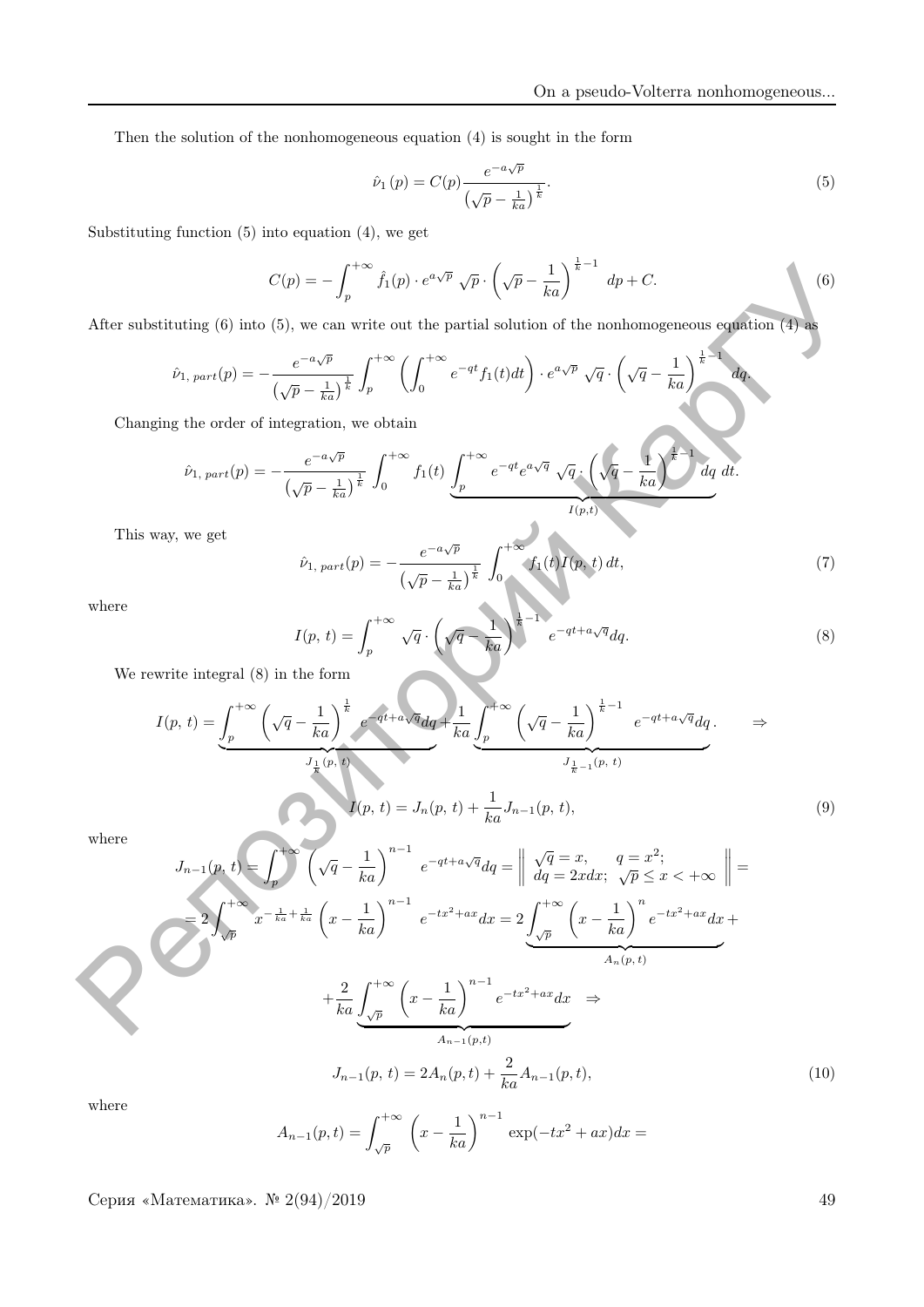$$
= \exp\left(\frac{a^2}{4t}\right) \int_{\sqrt{p}}^{+\infty} \left(x - \frac{1}{ka}\right)^{n-1} \exp\left(-t\left(x - \frac{a}{2t}\right)^2\right) dx = \left\|\begin{array}{cc} \lambda = x - \frac{a}{2t}; & d\lambda = dx \\ \sqrt{p} - \frac{a}{2t} < \lambda < +\infty \end{array}\right\| =
$$
\n
$$
= \exp\left(\frac{a^2}{4t}\right) \underbrace{\int_{\sqrt{p} - \frac{a}{2t}}^{+\infty} \left(\lambda + \frac{a}{2t} - \frac{1}{ka}\right)^{n-1} e^{-t\lambda^2} d\lambda}_{B_{n-1}(p,t)}
$$
\n
$$
A_{n-1}(p,t) = \exp\left(\frac{a^2}{2t}\right) B_{n-1}(p,t) \tag{11}
$$

or

$$
A_{n-1}(p,t) = \exp\left(\frac{a^2}{4t}\right)B_{n-1}(p,t),\tag{11}
$$

where

$$
B_r(p,t) = \int_{\sqrt{p} - \frac{a}{2t}}^{+\infty} \left( \lambda + \frac{a}{2t} - \frac{1}{ka} \right)^r e^{-t\lambda^2} d\lambda.
$$

We find the last integral when  $r = n - 1$ :

or  
\n
$$
A_{n-1}(p,t) = \exp\left(\frac{a^2}{4t}\right)B_{n-1}(p,t),
$$
\nwhere  
\n
$$
B_r(p,t) = \int_{\sqrt{p} - \frac{a}{2t}}^{+\infty} \left(\lambda + \frac{a}{2t} - \frac{1}{ka}\right)^r e^{-t\lambda^2} d\lambda.
$$
\nWe find the last integral when  $r = n - 1$ :  
\n
$$
B_{n-1}(p,t) = \int_{\sqrt{p} - \frac{b}{2t}}^{+\infty} \left(\lambda + \frac{a}{2t} - \frac{1}{ka}\right)^{n-1} e^{-t\lambda^2} d\lambda = \left\| \begin{array}{c} u = e^{-t\lambda^2}; \ dv = \lambda^2; \frac{1}{4\lambda^2} - \frac{1}{ka}\lambda^{n-1}d\lambda\\ du = -2t\lambda e^{-t\lambda^2}d\lambda; \ v = \frac{1}{n}(\lambda + \frac{a}{2t} - \frac{1}{ka})^n \end{array} \right\| =
$$
\n
$$
= \frac{1}{n} e^{-t\lambda^2} \left(\lambda + \frac{a}{2t} - \frac{1}{ka}\right)^n \left|\lambda - \sqrt{p} - \frac{a}{2t}\right| + \frac{2t}{n} \int_{\sqrt{p} - \frac{a}{2t}}^{+\infty} \left(\lambda + \frac{a}{2t} - \frac{1}{ka}\right)^n \lambda e^{-t\lambda^2} d\lambda =
$$
\n
$$
= -\frac{1}{n} \exp\left(-t \left(\sqrt{p} - \frac{a}{2t}\right)^2\right) \left(\sqrt{p} - \frac{1}{ka}\right) + \frac{2t}{n} \left[B_{n+1}(p,t) - \left(\frac{a}{2t} - \frac{1}{ka}\right)B_n(p,t)\right].
$$
\n
$$
B_{n-1}(p,t) = -\frac{1}{n} \left(\sqrt{p} - \frac{1}{ka}\right) \exp\left(-t \left(\sqrt{p} - \frac{a}{2t}\right)^2\right) + \frac{2t}{n} \left[B_{n+1}(p,t) - \left(\frac{a}{2t} - \frac{1}{ka}\right)B_n(p,t)\right].
$$
\nWe substitute the expression (12) into (11):  
\n
$$
A_{n-1}(p,t) = \exp\left(\frac{a^2}{4
$$

We substitute the expression (12) into (11):

$$
A_{n-1}(p,t) = \exp\left(\frac{a^2}{4t}\right) \left\{-\frac{1}{n}\left(\sqrt{p} - \frac{1}{ka}\right) \exp\left(-t\left(\sqrt{p} - \frac{a}{2t}\right)^2\right) + \frac{2t}{n}\left[B_{n+1}(p,t) - \left(\frac{a}{2t} - \frac{1}{ka}\right)B_n(p,t)\right]\right\}.
$$
\n(13)

Then

$$
A_n(p, t) = \exp\left(\frac{a^2}{4t}\right) \left\{ -\frac{1}{n+1} \left(\sqrt{p} - \frac{1}{ka}\right) \exp\left(-t \left(\sqrt{p} - \frac{a}{2t}\right)^2\right) + \frac{2t}{n+1} \left[B_{n+2}(p, t) + \left(\frac{1}{ka} - \frac{a}{2t}\right) B_{n+1}(p, t)\right] \right\}.
$$
\n(14)

Substituting the expressions (13) and (14) into (10) we get

$$
J_{n-1}(p, t) = 2 \exp\left(\frac{a^2}{4t}\right) \left\{-\frac{1}{n+1} \left(\sqrt{p} - \frac{1}{ka}\right) \exp\left(-t \left(\sqrt{p} - \frac{a}{2t}\right)^2\right) + \frac{2t}{n+1} \left[B_{n+2}(p, t) + \left(\frac{1}{ka} - \frac{a}{2t}\right)B_{n+1}(p, t)\right] - \frac{1}{nka} \left(\sqrt{p} - \frac{1}{ka}\right) \exp\left(-t \left(\sqrt{p} - \frac{a}{2t}\right)^2\right) + \frac{2t}{nka} \left[B_{n+1}(p, t) - \left(\frac{a}{2t} - \frac{1}{ka}\right)B_n(p, t)\right]\right\}.
$$

Or

$$
J_{n-1}(p, t) = 2 \exp\left(\frac{a^2}{4t}\right) \left\{-\frac{nka + n + 1}{nka(n+1)} \left(\sqrt{p} - \frac{1}{ka}\right) \exp\left(-t\left(\sqrt{p} - \frac{a}{2t}\right)^2\right) + \right\}
$$

50 Вестник Карагандинского университета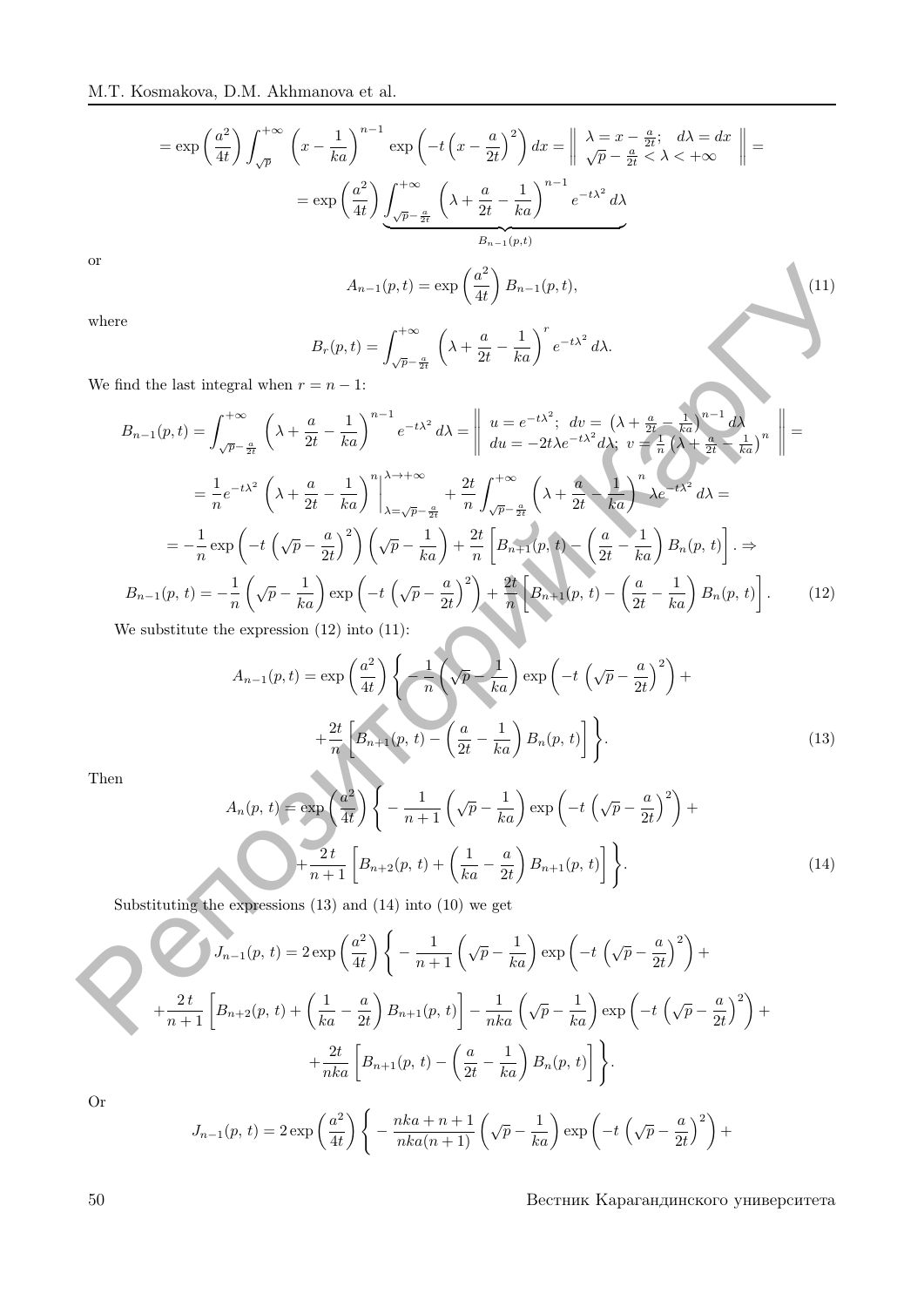$$
+\frac{2t}{n+1}B_{n+2}(p,t)+2t\left[\frac{1}{n+1}\left(\frac{1}{ka}-\frac{a}{2t}\right)+\frac{1}{nka}\right]B_{n+1}(p,t)+\frac{2t}{nka}\left(\frac{1}{ka}-\frac{a}{2t}\right)B_{n}(p,t)\right\}.
$$
 (15)

Then

$$
J_n(p, t) = 2 \exp\left(\frac{a^2}{4t}\right) \left\{ -\frac{(n+1)ka + n+2}{(n+1)ka(n+2)} \left(\sqrt{p} - \frac{1}{ka}\right) \exp\left(-t\left(\sqrt{p} - \frac{a}{2t}\right)^2\right) + \frac{2t}{n+2} B_{n+3}(p, t) + \right. \\ \left. + 2t \left[ \frac{1}{n+2} \left(\frac{1}{ka} - \frac{a}{2t}\right) + \frac{1}{(n+1)ka} \right] B_{n+2}(p, t) + \frac{2t}{(n+1)ka} \left(\frac{1}{ka} - \frac{a}{2t}\right) B_{n+1}(p, t) \right\} .
$$
 (16)

Substituting the expressions (15) and (16) into (9) we get:

+2t 
$$
\left[\frac{1}{n+2}\left(\frac{1}{ka}-\frac{a}{2t}\right)+\frac{1}{(n+1)ka}\right]B_{n+2}(p, t)+\frac{2t}{(n+1)ka}\left(\frac{1}{ka}-\frac{a}{2t}\right)B_{n+1}(p, t)\right]
$$
  
\nSubstituting the expressions (15) and (16) into (9) we get:  
\n
$$
I(p, t) = 2 \exp\left(\frac{a^2}{4t}\right)\left\{-\left(\frac{(n+1)ka+n+2}{(n+1)(n+2)ka}+\frac{nka+n+1}{n(n+1)(ka)^2}\right)\left(\sqrt{p}-\frac{1}{ka}\right)\exp\left(-\frac{t}{\sqrt{p}-\frac{a}{2t}}\right)^2\right\} + \frac{2t}{n^2+2B_{n+3}(p, t)+2t}\left[\frac{1}{n+2}\left(\frac{1}{ka}-\frac{a}{2t}\right)+\frac{1}{n(ka)^2}\right]B_{n+1}(p, t)+\frac{2t}{n(ka)^2}\left(\frac{1}{ka}-\frac{a}{2t}\right)B_n(p, t)\right\}.
$$
  
\nSubstituting the expression (17) into (7) we get  $\hat{\nu}_1$ ,  $_{n\pi r}(p)$ :  
\n $\hat{\nu}_1$ ,  $_{n\pi r}(p) = -\frac{e^{-a\sqrt{p}}}{(\sqrt{p}-\frac{1}{ka})^{\frac{1}{k}}}\int_0^{+\infty} I_1(\theta)I(p, \theta) d\theta,$   
\nwhere the function  $I(p, \theta)$  is defined by formula (17).  
\nWe apply the inverse Laplace transform to (19)  
\nWe apply the inverse Laplace transform to (19)  
\nWe apply the inverse Laplace transform to (19)  
\n $\nu_1$ ,  $_{n\pi r}(p) = -\int_0^{+\infty} \frac{e^{-a\sqrt{p}}}{(\sqrt{p}-\frac{1}{ka})^{\frac{1}{k}}}\int_{r_1+\pi r_1(p)}^{r_1+\pi r_2(p)} I(p, \theta) f_1(\theta) d\theta.$   
\nwhere the integration is performed along the line  $Rep = c$ , that is parallel to the imaginary axis and is shifted so that all singularities of function  $\hat{\nu}_1$ ,  $\hat{\mu}_2$  are the integral to the complex region.  
\n $\nu_1$ ,  $_{n\pi r$ 

Substituting the expression (17) into (7) we get  $\hat{\nu}_{1, part}(p)$ :

$$
\hat{\nu}_{1, part}(p) = -\frac{e^{-a\sqrt{p}}}{\left(\sqrt{p} - \frac{1}{ka}\right)^{\frac{1}{k}}} \int_0^{+\infty} f_1(\theta) I(p, \theta) d\theta,
$$
\n(18)

where the function  $I(p, \theta)$  is defined by formula (17).

We rewrite (18) in the form

$$
\hat{\nu}_{1, part}(p) = -\int_0^{+\infty} \frac{e^{-a\sqrt{p}}}{\left(\sqrt{p} - \frac{1}{ka}\right)^{\frac{1}{k}}} I(p, \theta) f_1(\theta) d\theta.
$$
\n(19)

We apply the inverse Laplace transform to (19)

$$
\nu_{1, part}(t) = \frac{1}{2\pi i} \int_{c-i\infty}^{c+i\infty} \hat{\nu}_{1, part}(p) e^{pt} dp,
$$
\n(20)

where the integration is performed along the line  $Rep=c$ , that is parallel to the imaginary axis and is shifted so that all singularities of function  $\hat{\nu}_{1,part}$  lie on the left side of it.

Changing in (20) the order of integration  $\theta$  and t, we get by virtue of the Cauchy residue theorem:

$$
\nu_{1, part}(t) = -\int_0^{+\infty} f_1(\theta) \sum_{p_r} \underset{p = p_r}{res} \left\{ \frac{e^{-a\sqrt{p}}}{\left(\sqrt{p} - \frac{1}{ka}\right)^{\frac{1}{k}}} I(p, \theta) e^{pt} \right\} d\theta, \tag{21}
$$

where  $p_r$  is a singular point of a function

$$
G(p,\theta) = \frac{e^{-a\sqrt{p}+pt}}{\left(\sqrt{p}-\frac{1}{ka}\right)^{\frac{1}{k}}}I(p,\theta),\tag{22}
$$

because by virtue of the formula

$$
B_r(p,t) = \int_{\sqrt{p} - \frac{a}{2t}}^{+\infty} \left( \lambda + \frac{a}{2t} - \frac{1}{ka} \right)^r e^{-t\lambda^2} d\lambda.
$$

Серия «Математика». <sup>№</sup> 2(94)/2019 51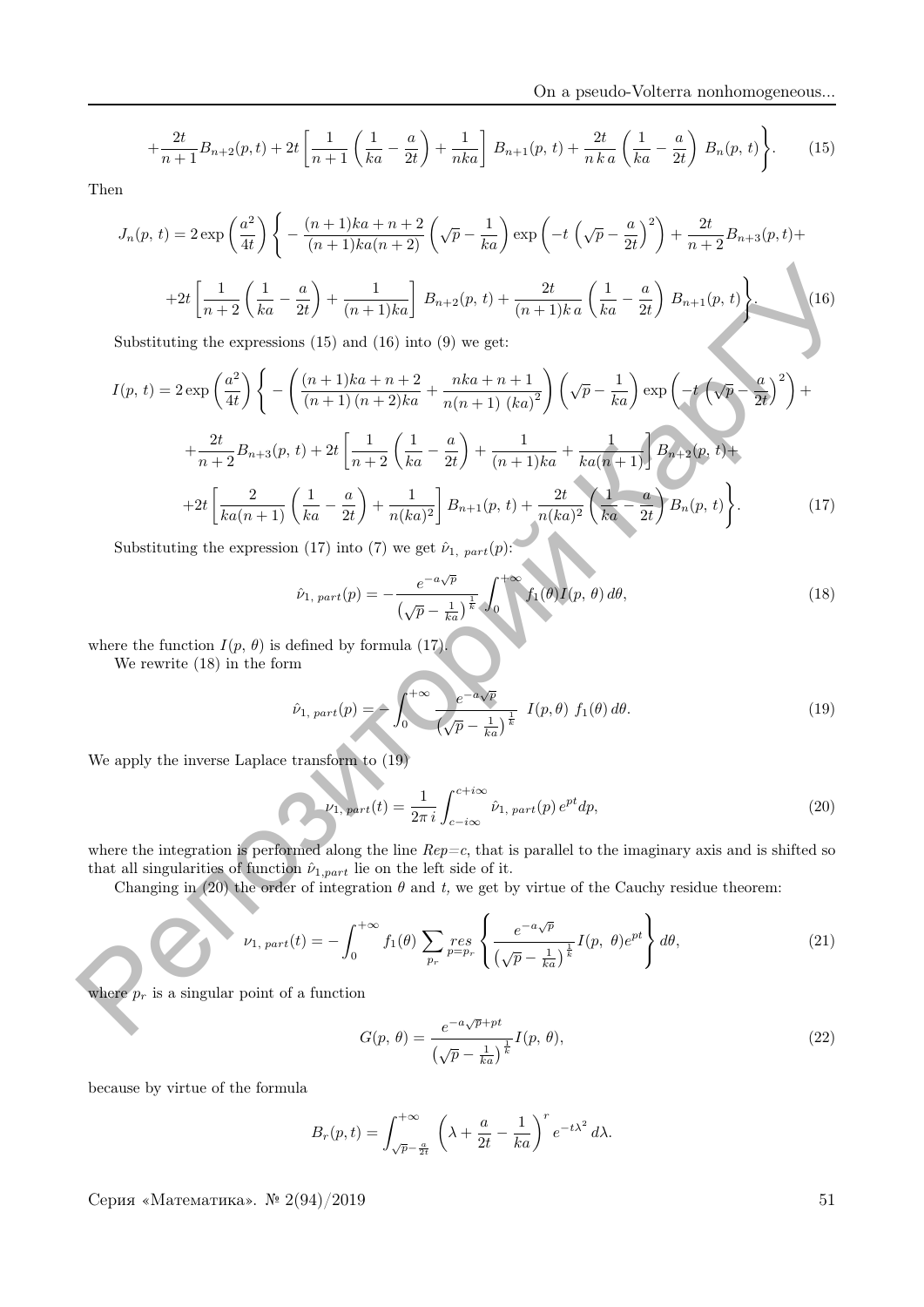and formula (17) we have

$$
\lim_{p \to +\infty} \left\{ \frac{e^{-a\sqrt{p}}}{\left(\sqrt{p} - \frac{1}{ka}\right)^{\frac{1}{k}}} I(p, \theta) e^{pt} \right\} = 0,
$$

where  $\infty$  is a removable singularity.

Obviously, the singular point of the function (22) (as a function of p) is the point  $p = \frac{1}{12}$  $\frac{1}{k^2 a^2}$ . We will find the residue of the function  $G(p, \theta)$  at this point.

We consider the case when  $k = 1$ .

When  $k = 1$  from (8) we have:

the residue of the function 
$$
G(p, \theta)
$$
 at this point.  
\nWe consider the case when  $k = 1$ .  
\nWhen  $k = 1$  from (8) we have:  
\n
$$
I(p, \theta) = \int_{p}^{+\infty} \sqrt{q} e^{-q\theta + a\sqrt{q}} dq = 2 \int_{\sqrt{p}}^{+\infty} x^2 e^{x^2\theta + ax} dx = 2 \exp\left(\frac{a^2}{4\theta}\right) \int_{\sqrt{p} - \frac{a}{2\theta}}^{+\infty} \left(\lambda + \frac{a}{2\theta}\right)^2 e^{-\theta \lambda^2} d\lambda =
$$
\n
$$
= 2 \exp\left(\frac{a^2}{4\theta}\right) \left[ \int_{\sqrt{p} - \frac{a}{2\theta}}^{+\infty} \lambda^2 e^{-\theta \lambda^2} d\lambda + \frac{a}{\theta} \int_{\sqrt{p} - \frac{a}{2\theta}}^{+\infty} \lambda e^{-\theta \lambda^2} d\lambda + \frac{a^2}{4\theta^2} \int_{\sqrt{p} - \frac{a}{2\theta}}^{+\infty} e^{-\theta \lambda^2} d\lambda \right] =
$$
\n
$$
= \frac{1}{\theta} \exp\left(\frac{a^2}{4\theta}\right) \left[ (\sqrt{p} + \frac{a}{2\theta}) \exp\left(-\theta \left(\sqrt{p} - \frac{a}{2\theta}\right)^2\right) + \left(1 + \frac{a^2}{2\theta}\right) \text{erfc}\left(\sqrt{p} - \frac{a}{2\theta}\right) \right].
$$
\n
$$
I(p, \theta) = \frac{1}{\theta} \exp\left(\frac{a^2}{4\theta}\right) \left[ (\sqrt{p} + \frac{a}{2\theta}) \exp\left(-\theta \left(\sqrt{p} - \frac{a}{2\theta}\right)^2\right) + \left(1 + \frac{a^2}{2\theta}\right) \text{erfc}\left(\sqrt{p} - \frac{a}{2\theta}\right) \right].
$$
\n
$$
I\left(\frac{1}{a^2}; \theta\right) = \left(\frac{a}{2\theta^2} + \frac{1}{ab}\right) \exp\left(1 - \frac{\theta}{a^2}\right) + \left(1 + \frac{a^2}{2\theta}\right) \exp\left(\frac{a^2}{4\theta}\right) \text{erfc}\left(\frac{1}{a} - \frac{a
$$

Then at  $p=\frac{1}{q}$  $\frac{1}{a^2}$  we obtain from (23):

$$
I\left(\frac{1}{a^2};\ \theta\right) = \left(\frac{a}{2\theta^2} + \frac{1}{a\theta}\right) \exp\left(1 - \frac{\theta}{a^2}\right) + \left(1 + \frac{a^2}{2\theta}\right) \exp\left(\frac{a^2}{4\theta}\right) \operatorname{erfc}\left(\frac{1}{a} - \frac{a}{2\theta}\right). \tag{24}
$$

When  $k=1$   $(p=\frac{1}{4})$  $\frac{1}{a^2}$  is a simple pole) for the function (22) we have in view of (24)

$$
\mathop{res}_{p=\frac{1}{a^2}} G(p, \theta) = \frac{2}{a} \exp\left(\frac{t}{a^2} - 1\right) \cdot I\left(\frac{1}{a^2}; \theta\right) =
$$

$$
= \left(\frac{1}{\theta^2} + \frac{1}{a^2\theta}\right) \exp\left(\frac{t - \theta}{a^2}\right) + \left(\frac{2}{a} + \frac{a}{\theta}\right) \exp\left(\frac{t}{a^2} + \frac{a^2}{4\theta} - 1\right) \operatorname{erfc}\left(\frac{1}{a} - \frac{a}{2\theta}\right).
$$
we get

Then from  $(21)$ 

$$
p_{1,\,part}(t) = -\int_0^{+\infty} f_1(\theta) \left[ \left( \frac{1}{\theta^2} + \frac{2}{a^2 \theta} \right) \exp\left( \frac{t - \theta}{a^2} \right) + \left( \frac{2}{a} + \frac{a}{\theta} \right) \exp\left( \frac{t}{a^2} + \frac{a^2}{4\theta} - 1 \right) \text{erfc} \left( \frac{1}{a} - \frac{a}{2\theta} \right) \right] d\theta.
$$
 (25)

By virtue of replacements (2) from (25) we obtain a particular solution of the initial equation (1)

$$
\nu_{part}(t) = -\sqrt{t} \exp\left(-\frac{3t}{4a^2}\right) \int_0^{+\infty} f(\theta) \left[ \left(\frac{1}{\theta^{\frac{3}{2}}} + \frac{2}{a^2\sqrt{\theta}}\right) \exp\left(-\frac{3\theta}{4a^2}\right) + \left(\frac{2\sqrt{\theta}}{a} + \frac{a}{\sqrt{\theta}}\right) \exp\left(\frac{a^2}{4\theta} + \frac{\theta}{4a^2}\right) \text{erfc}\left(\frac{1}{a} - \frac{a}{2\theta}\right) \right] d\theta.
$$
 (26)

Thus, the following theorem is proved.

Theorem. The integral equation

$$
\nu(t) - \frac{a}{2\sqrt{\pi}} \int_0^t \frac{1}{\sqrt{t\tau}\sqrt{t-\tau}} \exp\left(-\frac{t-\tau}{4a^2}\right) \cdot \nu(\tau) d\tau - \frac{1}{a\sqrt{\pi}} \int_0^t \frac{\sqrt{\tau}}{\sqrt{t(t-\tau)}} \exp\left(-\frac{t-\tau}{4a^2}\right) \cdot \nu(\tau) d\tau = f(t)
$$

52 Вестник Карагандинского университета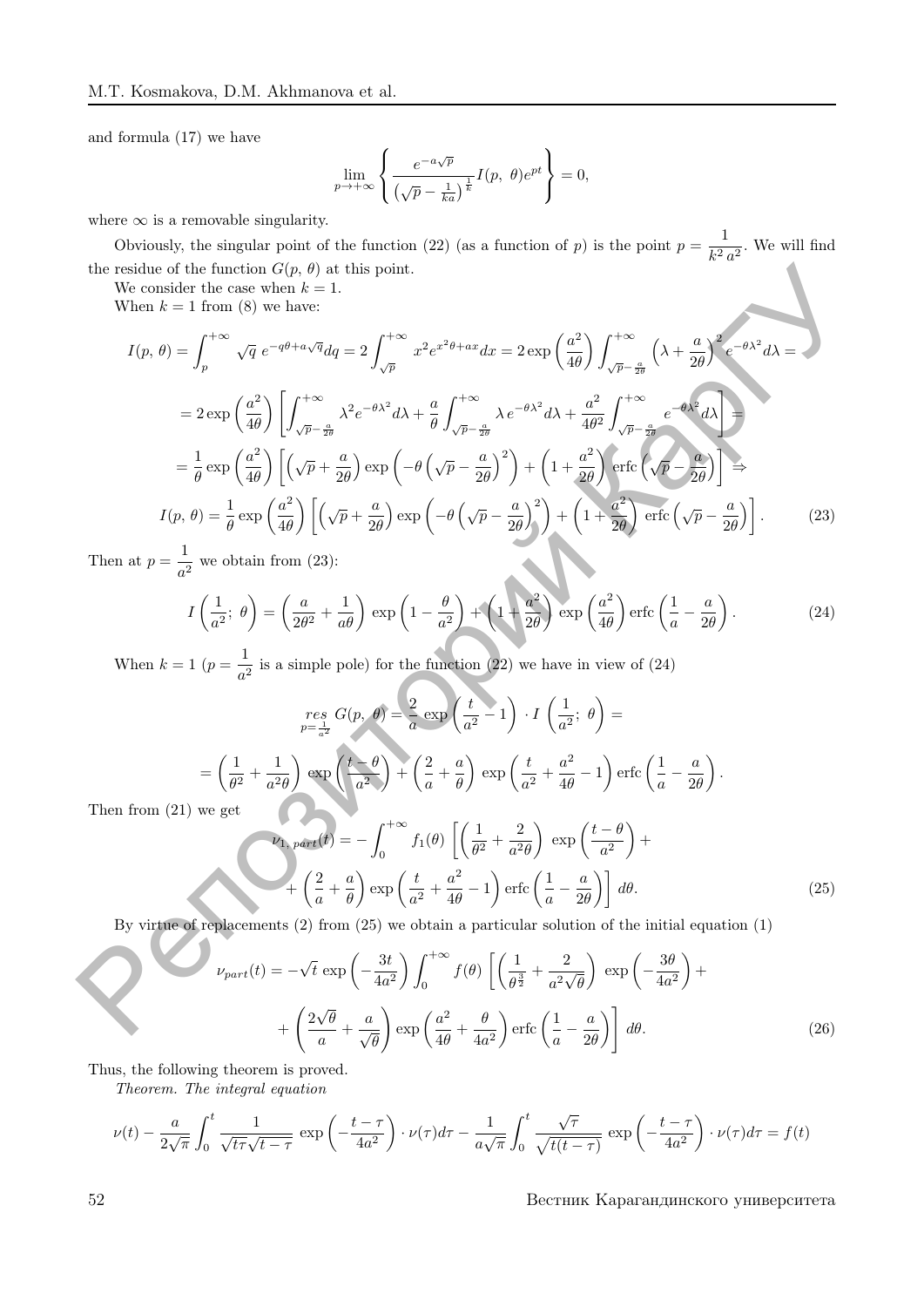in the weight class of functions

$$
\exp\left(-\frac{t}{4a^2}\right)\,\nu(\tau)\,\in L_\infty(0,\;+\infty)
$$

 $at$ 

$$
\exp\left(-\frac{t}{4a^2}\right) f(t) \in L_\infty(0, +\infty)
$$

has a solution defined by the formula  $(26)$ .

Remark. Singular homogeneous integral equations were considered in works [2–4]. Their kernels were also «incompressible», but kernels had an another form. In this connection, the weight classes of the solution existence differ from the class of the solution existence for the equation considered in this work. We also note that boundary value problems for a spectrally loaded parabolic equation reduce to this kind of singular integral equations, when the load line moves according to the law  $x = t$  [5–10] and problems for essentially loaded equation of heat conduction [11–15]. tos a scatter de proposa; (89).<br>
a scatter de proposa; este considered in works [2-4]. Their kerms were also a<br>formula considered by the procedure of the scattering considered in the considered in the scattering consider

In works [16, 17] it is shown that the homogeneous Volterra integral equation of the second kind, to which the homogeneous boundary value problem of heat conduction in the degenerating domain is reduced, has a nonzero solution.

In works [18, 19] boundary value problems for heat equation in angular domains with special boundary conditions are studied. The problems are reduced to singular integral equations of Volterra type of the second kind, similar to the equation (1).

A similar kind of integral equation arises in solving the boundary value problems of heat conduction with heat generation, which describe the development of the one-dimensional unsteady heat processes with axial symmetry. More complex equations arise from the model that is based on the system of spherical heat equations in a domain with moving boundary and when studying the Stefan problem [20–23].

To find analytical solutions for classes of transfer problems, special methods or modification of known approaches are needed. Summary of the results accumulated in this area of the analytic theory of the thermal conductivity of solids is given in reviews [24, 25].

References

- 1 Kosmakova, M.T., Akhmanova, D.M., Iskakov, S.A., Tuleutaeva, Zh.M., & Kasymova, L.Zh. (2019). Solving one pseudo-Volterra integral equation. Bulletin of the Karaganda University. Mathematics series, 1 (93), 72–77. DOI: 10.31489/2019M1/72-77.
- 2 Jenaliyev, M., Amangaliyeva, M., Kosmakova, M., & Ramazanov, M. (2014). About Dirichlet boundary value problem for the heat equation in the infinite angular domain. Boundary Value Problems, 213, 1–21. DOI: 10.1186/s13661-014-0213-4.
- 3 Amangaliyeva, M.M., Dzhenaliev, M.T., Kosmakova, M.T., & Ramazanov M.I. (2015). On one homogeneous problem for the heat equation in an infinite angular domain. Siberian Mathematical Journal, Vol.56, No. 6, 982–995. DOI: 10.1134/S0037446615060038.
- 4 Jenaliyev, M., Amangaliyeva, M., Kosmakova, M., & Ramazanov, M. (2015). On a Volterra equation of the second kind with «incompressible» kernel. Advances in Difference Equations, 71, 1–14. DOI: 10.1186/s13662-015-0418-6.
- 5 Akhmanova, D.M., Dzhenaliev, M.T., & Ramazanov, M.I. (2011). On a particular second kind Volterra integral equation with a spectral parameter. Siberian Mathematical Journal, 52, 1, 1–10. DOI: 10.1134 /S0037446606010010.
- 6 Amangaliyeva, M.M., Akhmanova, D.M., Dzhenaliev, M.T., & Ramazanov, M.I. (2011). Boundary value problems for a spectrally loaded heat operator with load line approaching the time axis at zero or infinity. Differential Equations, 47, 2, 231–243. DOI: 10.1134/S0012266111020091.
- 7 Kosmakova, M.T. (2016). On an integral equation of the Dirichlet problem for the heat equation in the degenerating domain. Bulletin of the Karaganda University. Mathematics series, 1 (81), 62-67.
- 8 Dzhenaliev, M.T., & Ramazanov, M.I. (2006). On the boundary value problem for the spectrally loaded heat conduction operator. Siberian Mathematical Journal, 47, 3, 433-451. DOI: 10.1007/ s11202-006-0056-z.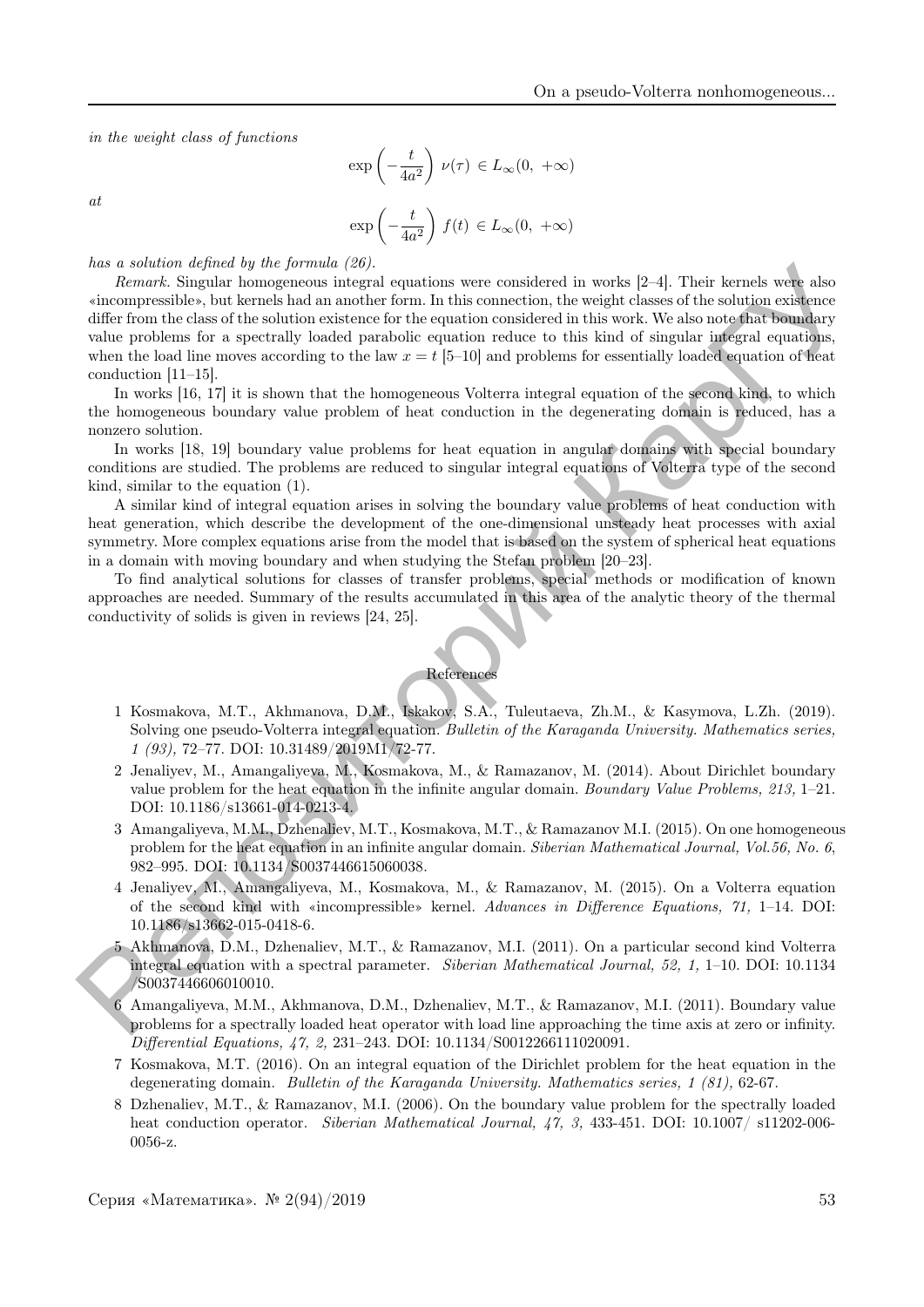- 9 Dzhenaliev, M.T., & Ramazanov, M.I. (2007a). On a boundary value problem for a spectrally loaded heat operator: I Differential Equations, 43, 4, 513-524. DOI: 10.1134/S0012266107040106.
- 10 Dzhenaliev, M.T., & Ramazanov, M.I. (2007b). On a boundary value problem for a spectrally loaded heat operator: II Differential Equations, 43, 6, 806-812. DOI: 10.1134/S0012266107060079.
- 11 Ramazanov, M.I., Kosmakova, M.T., Romanovsky, V.G., Zhanbusinova, B.H., & Tuleutaeva, Z.M. (2018). Boundary value problems for essentially-loaded parabolic equation. Bulletin of the Karaganda University. Mathematics series, 4 (92), 79-86. DOI: 10.31489/2018M4/79-86.
- 12 Muvasharkhan Jenaliyev, M., & Ramazanov, M. (2016). On a homogeneous parabolic problem in an infinite corner domain. AIP Conference Proceedings, 1759, 020085. DOI: 10.1063/1.4959699.
- 13 Amangaliyeva, M.M., Jenaliyev, M.T., Kosmakova, M.T., & Ramazanov, M.I. (2015). Uniqueness and non-uniqueness of solutions of the boundary value problems of the heat equation. AIP Conference Proceedings, 1676, 020028. DOI: 10.1063/1.4930454.
- 14 Amangaliyeva, M.M., Jenaliyev, M.T., Kosmakova, M.T., & Ramazanov, M.I. (2014). On the spectrum of Volterra integral equation with the «incompressible» kernel. AIP Conference Proceedings, 1611, 127-132. DOI: 10.1063/1.4893816.
- 15 Kosmakova, M.T., Orumbayeva, N.T., Medeubaev, N.K., & Tuleutaeva, Zh.M. (2018). Problems of Heat Conduction with Different Boundary Conditions in Noncylindrical Domains. AIP Conference Proceedings, 1997, UNSP 020071-1. DOI: 10.1063/1.5049065.
- 16 Akhmanova, D.M., Ramazanov, M.I., & Yergaliyev. M.G. (2018). On an integral equation of the problem of heat conduction with domain boundary moving by law of  $t = x(2)$ . Bulletin of the Karaganda University. Mathematics series, 1 (89), 15-19. DOI: 10.31489/2018M1/15-19.
- 17 Kosmakova, M.T., Ramazanov, M.I., Tokesheva, A.S., & Khairkulova, A.A. (2016). On the non-uniqueness of solution to the homogeneous boundary value problem for the heat conduction equation in an angular domain. Bulletin of the Karaganda University. Mathematics series, 4 (84), 80-87. DOI: 10.31489 /2016M4 /80-87. 12 Municipalizm Jemikarkov, M., & Ramazamov, M., 2008). On a homogeneous paraloleis problem in an infinite corner domain. Aff Conference Precentation, 17, & Ramazamov, M.I. (2015). Uniformizes and an infinite correlation
	- 18 Jenaliyev, M.T., Iskakov, S.A., & Ramazanov, M.I. (2017). On a parabolic problem in an infinite corner domain. Bulletin of the Karaganda University. Mathematics series, 1 (85), 28-35. DOI: 10.31489/2017M1 /28-35.
	- 19 Jenaliyev, M.T., Iskakov, S.A., Ramazanov, M.I., & Tuleutaeva, Z.M. (2018). On the solvability of the first boundary value problem for the loaded equation of heat conduction. Bulletin of the Karaganda University. Mathematics series, 1 (89), 33-41.
	- 20 Sarsengeldin, M., Kharin, S., Rayev, Zh., & Khairullin, Y. (2018). Mathematical model of heat transfer in opening electrical contacts with tunnel effect. Filomat, 32(3), 1003-1008. DOI: 10.2298/FIL1803003S.
	- 21 Kharin, S.N., Sarsengeldin, M.M., & Nouri, N. (2016). Analytical solution of two-phase spherical Stefan problem by heat polynomials and integral error functions. AIP Conference Proceedings, 1759, 020031. DOI: 10.1063/1.4959645.
	- 22 Kharin, S.N. (2015). Mathematical model of electrical contact bouncing. AIP Conference Proceedings, 1676, 020019. DOI: 10.1063/14930445.
	- 23 Kharin, S., Nouri, N., & Bizjak, M. (2009). Effect of Vapour Force at the Blow-Open Process in Double-Break Contacts. Ieee transactions on components and packaging technologies, 32, 1, 180-190. DOI: 10.1109 /TCAPT.2009.2013986.
	- 24 Kartashov, E.M. (2000). New integral relationships for analytical solutions to parabolic equations in noncylindrical domains. Doklady mathematics, 62, 2, 288-292.
	- 25 Kartashov, E.M. (1996). Method of Green functions in solving boundary value problems of the parabolical equation in non-cylindrical regions. Doklady akademii nauk, 351, 1, 32-36.